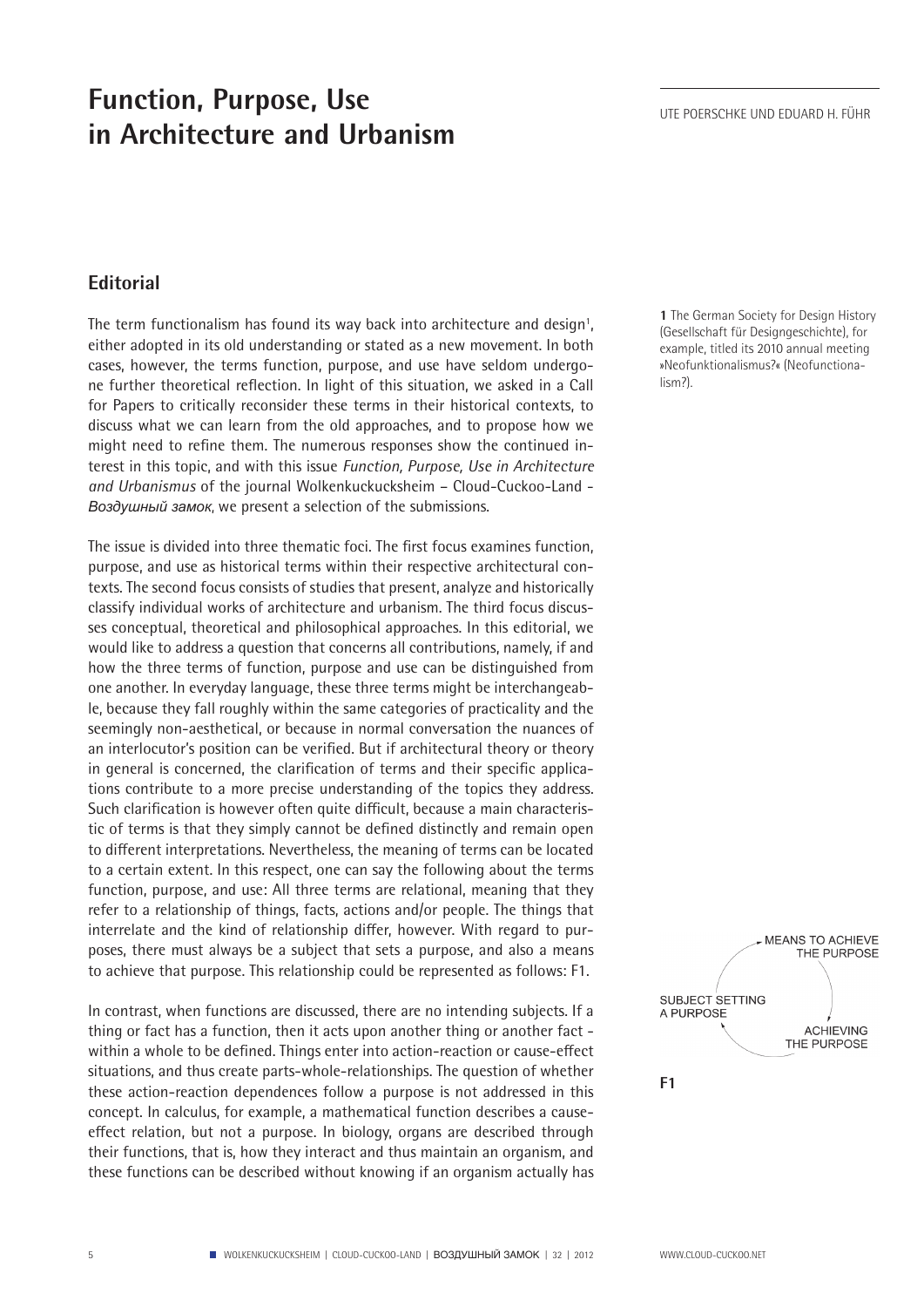a purpose. Any consideration of an organism's purpose would inevitably lead<br>UTE POERSCHKE UND EDUARD H. FÜHR to the question of whether nature had a purpose and eventually whether there was a »purpose setter« (God). Instead, in biology, one observes the environment of a specific action-reaction-relationship (system, organism) and its relationships to other systems. We would represent this relationship in the following way: F2.

When it comes to architecture, it may seem easy to keep these two concepts apart, but history has proven otherwise. One might also ask why this differentiation is necessary at all in architectural discourse. There are good reasons, however: considering an architectural object as a means to serve a purpose (end) is different than considering this same object as a part in respect to creating a whole. The latter is an architectural discourse beyond a purpose setter (client); in other words, one can observe an architectural object as ›purposefree‹ and ›autonomous‹ and therefore beyond the onerous discussion about whether architecture is a (purpose-free) art. Particularly High Modernism before 1930 understood this as a favorable opportunity. Buildings and cities are always means to purposes, and they also always have functions. People (as intending subjects) pursue many purposes when they build buildings, one of which can be the purpose of artistic expression. Furthermore, buildings always consist of parts that actualize with their functions a cause-effect relationship and therefore a building. And buildings themselves are parts of a larger functional relationship with their surroundings. In architectural discourse, these fundamental concepts should be kept apart, because they address completely different questions, none less important than the other.

Taking this as a basis, the two concepts of function and purpose can be combined to form a more complex system, considering on the one hand, that intending subjects, means and purposes can consist of parts-whole and causeeffect relationships, and on the other hand, that parts can consist of intending subjects, means and purposes. The following diagrams show this (F3, F4):





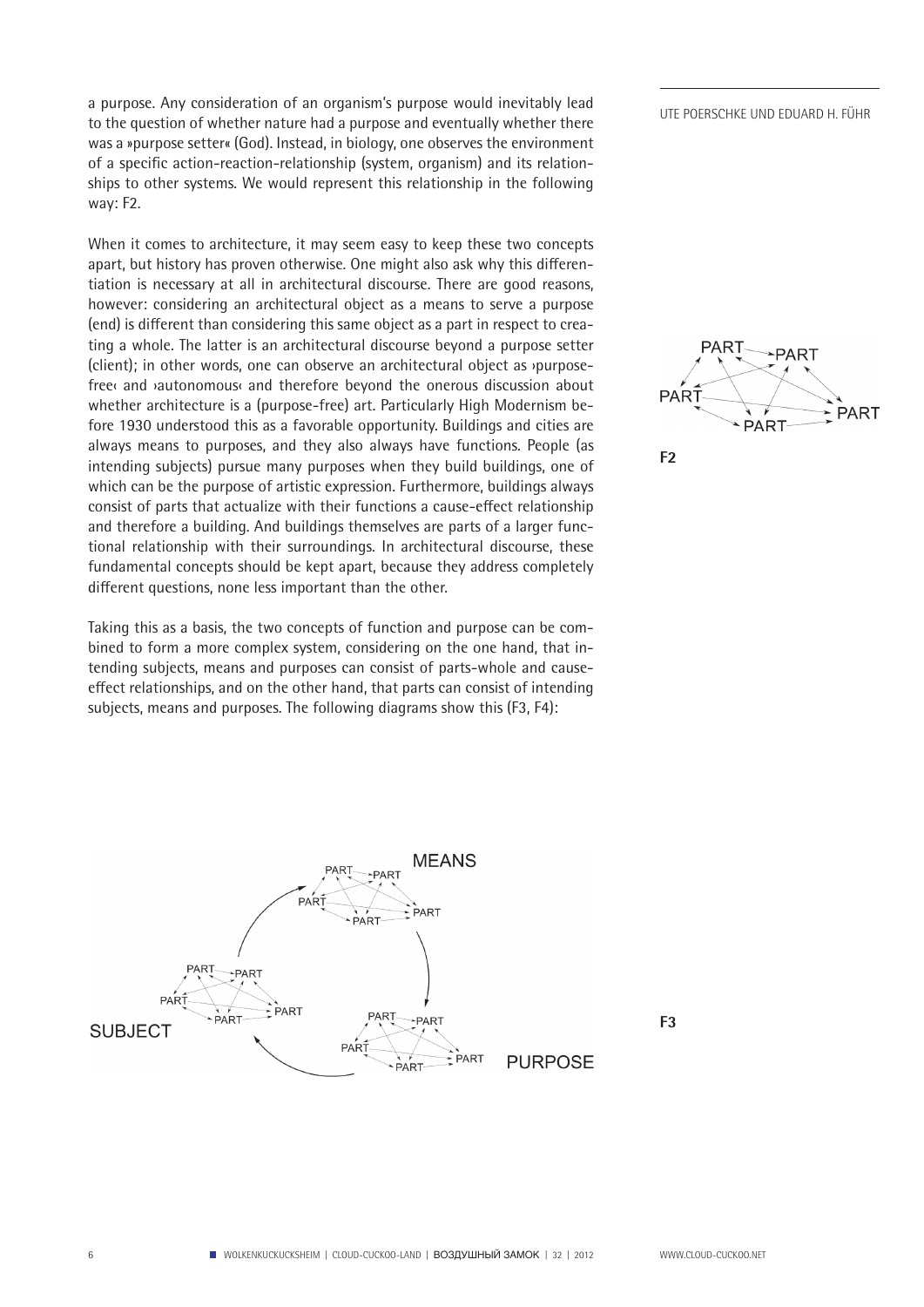

We have included the term use in our theme issue, because it opens another perspective on this topic. Use is an activity that includes a thing. Using a thing familiarizes us with the thing and is thus of experiential value. Use can make a thing a means (which is then put into a means-purpose-relationship), but it can also generate a purpose-free and aesthetic experience. Use can lead to art - or not. In all cases, however, one can experience a certain independent existence or resistance of a thing when using it. Only when we interact with a thing can we determine whether it really suits the intended purpose or experience, or whether it is perhaps better for other purposes and experiences. When interacting with things, we can, for example, experience material characteristics or discover if and how parts act to form a whole.<sup>2</sup>

To better understand this issue's contributions, it was important for us to point out these fundamental characteristics of the three terms, within which there is still enough room for further interpretation. A big hurdle in architectural discourse is the confusion of these terms in the last century. Before approximately 1930, these terms were used – relatively clearly – with the meanings described above. Texts by Jean-Nicolas-Louis Durand, Carlo Lodoli, Gottfried Semper, Eugene Viollet-le-Duc, Louis Sullivan, Frank Lloyd Wright, Adolf Loos or Hannes Meyer show this, as do the contributions on these authors in this issue. The confusion between the terms started around 1930, specifically where people were considered as »the masses«. High Modernism treated subjects as objects, that is they eliminated the peoples' purpose-setting activity. Particularly in mass housing, individual residents did not exist anymore, but were replaced by objectified and standardized needs.

An additional significant reason for the confusion of the terms lies in the architectural discourse's internationalization, where purpose / Zweck and function / Funktion have often been translated interchangeably. In 1948, Sullivan's ›form follows function‹ was translated into German as ›Form ergibt sich aus dem Zweck‹.3 Ludwig Mies van der Rohe's exact use of the term ›Zweck‹ in his 1924 Baukunst und Zeitwille became *sfunctions* in the translation.<sup>4</sup> And Adolf Behne's 1926 *Der moderne Zweckbau* was translated into English as *The modern functional building*, which might be justifiable but is nothing less than a first interpretation of Behne's text.<sup>5</sup> These translations by seminal theorists have subsequently been cited by numerous pupils without checking the original source or recognizing translations as interpretations. No wonder that, **2** Hahn 2002

- **3** Fisker 1948: 132
- **4** Forty 2000: 183
- **5** Bletter 1996